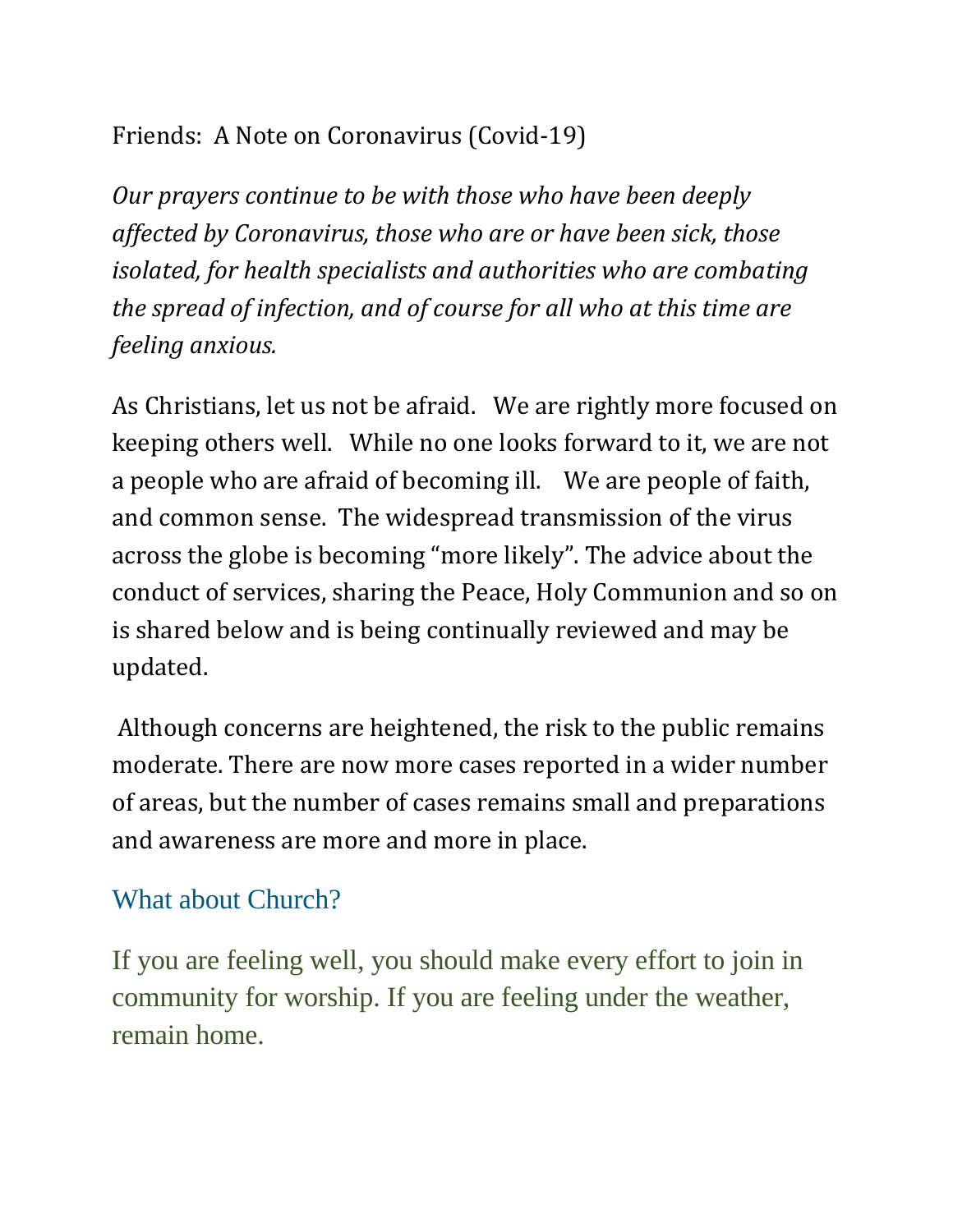## Holy Communion

While it is our faith that the sacraments are a means of grace and not of sickness, they are physically ministered, and we should take physical care. As well as the specific concern about Coronavirus, this advice is generally applicable for all infectious disease.

- 1. **Wash Hands.** Clergy presiding at the Eucharist, communion administrators and servers are reminded to wash hands. We will use of hand sanitizers immediately before the Preparation of the Table and Eucharistic prayer. Hands will be washed regularly with soap especially when engaged in pastoral visitation.
- 2. **Do not intinct.** Because hands can be as much a source of pathogens as lips, intinction - dipping the bread into the wine - is no safer than drinking and can introduce germs into the cup.
- 3. **Consider receiving Holy Communion in one Kind.** It is Anglican teaching that to receive the sacrament in one kind only (i.e. just the bread) is to receive the sacrament in its entirety. Communicants who feel ill or not wish to drink from the chalice ought to receive the consecrated bread alone. No problem.
- 4. **The Common Cup** There is no need at this stage to cease offering the chalice to the congregation. When I preside, I will always receive *last* from the Chalice as a sign and